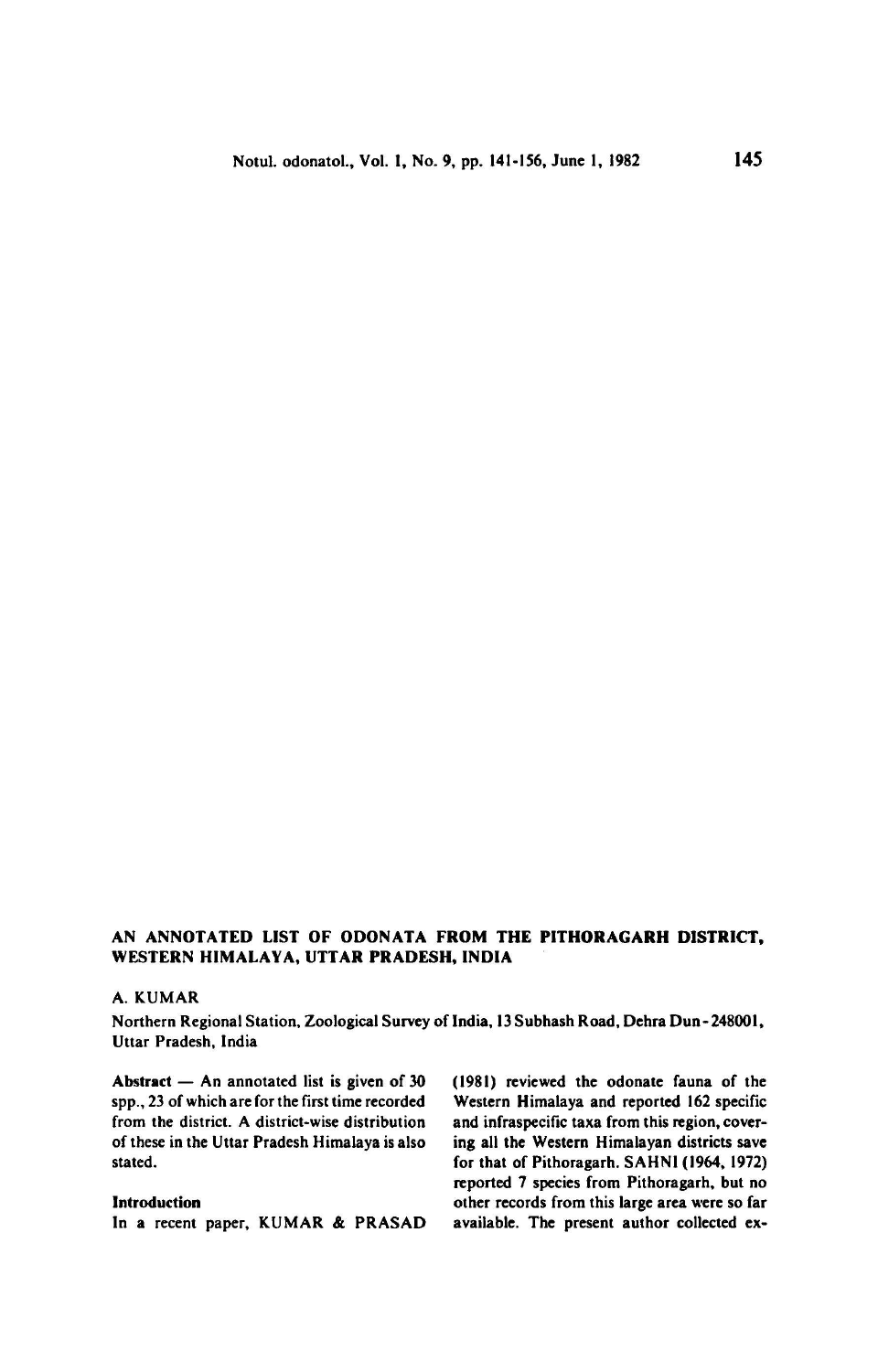tensively (October-November, 1977) at about 25 localities. The collections yielded 23 species (9 Zygoptera, <sup>14</sup> Anisoptera), all of which are new for the district, bringing thus the number of Odonata known from Pithoragarh up to 30.

The district of Pithoragarh represents the easternmost part of the Western Himalaya. It is separated from the Western Terai of Nepal only by the River Sharda. For this reason, the odOnate fauna of the area is of particular interest. K1AUTA (1975 b) recorded <sup>12</sup> species from the Western Terai and Humla in Nepal. It is likely that <sup>a</sup> number of the Pithoragarh species occur in the Western Terai of Nepal aswell. In all, of the <sup>30</sup> species recorded from Pithoragarh,  $21$  (asterisked,  $*)$ are common also in Nepal (cf. KIAUTA, 1975 a).

## Annotated list of species

The specimens agree fairly well with descriptions of FRASER (1933-1936), SAHNI (1964, 1972), PRASAD & SINGH (1976) and SINGH & PRASAD (1976).

Platycnemididae: Calicnemia maheshi Sahni (Pithoragarh); — Calicnemia sp. (Pithoragarh).

Coenagrionidae: Aciagrion pallidum Sel.\* (Pithoragarh, Naini Tal); — Agriocnemis nainitalensis Sahni (Pithoragarh, Naini Tal); — Himalagrion pithora garicus Sahni (Pithoragarh); — Ischnura delicata (Hag.) (Pithoragarh, Dehra Dun, Tehri, Naini Tal, Almora); - I. forcipata Morton\* (Pithoragarh, Dehra Dun, Chamoli, Pauri, Tehri, Uttarkashi, Naini Tal, Almora).

Synlestidae: Megalestes major Sel.\* (Pithoragarh, Dehra Dun, Chamoli. Naini Tal, Almora).

Chlorocyphidae; Rhinocypha t. trifasciata Sel.\* (Pithoragarh, Dehra Dun, Pauri, Tehri, Naini Tal, Almora).

Euphaeidae:Anisopleura comes Sel.\* (Pithoragarh, Dehra Dun, Chamoli, Tehri).

Calo,pterygidae: Neurobasis c. chinensis (L.)\* (Pithoragarh, Dehra Dun, Pauri, Tehri, Uttarkashi, Naini Tal, Almora).

Gomphidae: Anisogomphus caudalis Fraser (Pithoragarh);  $- A$ . occipitalis (Sel.) (Pithoragarh, Dehra Dun. Chamoli, Pauri, Uttarkashi); - Nepogomphus modestus (Sel.) (Pithoragarh, Dehra Dun, Pauri, Tehri); — Onychogomphus bistrigatus (Sel.)\* (Pithoragarh, Dehra Dun, Tehri); — O. M-flavum Sel.\* (Pithoragarh, Dehra Dun, Chamoli, Uttarkashi).

Aeshnidae: Anax nigrofasciatus nigrolineatus Fraser\* (Pithoragarh, Almora, Naini Tal, Uttarkashi).

Cordulegasteridae; Anotogaster b. basalis Sel. (Pithoragarh, Uttarkashi, Naini Tal, Almora).

Corduliidae: Macromia moorei Sel.• (Pithoragarh, Almora, Naini Tal, Dehra Dun),

Libellulidae: Crocothemis s. servilia (Dru.)\* (Pithoragarh, Naini Tal, Dehra Dun, Chamoli, Pauri); — Orthetrum chrysc stigma luzonicum (Brauer)\* (Pithoragarh, Naini Tal, Pauri, Tehri, Uttarkashi, Dehra Dun); — O. glaucum (Brauer)\* (Pithoragarh, Naini Tal, Dehra Dun, Chamoli, Pauri, Tehri); — O. pruinosum neglectum (Ramb.)\* (Pithoragarh, Almora, Naini Tal, Dehra Dun. Pauri, Tehri, Chamoli, Uttarkashi); — O. taeniolatum (Schneider)\*(Pithoragarh, Naini Tal, Dehra Dun, Pauri, Tehri, Chamoli, Uttarkashi);  $-$  O. t. triangulare(Sel.)\* (Pithoragarh, Naini Tal, Chamoli, Pauri, Tehri, Uttarkashi); — Palpopleura s. sexmaculata (Fabr.)\* (Pithoragarh, NainiTal, Dehra Dun, Pauri, Chamoli, Tehri, Uttarkashi); - Pantala flavescens (Fabr.)\* (Pithoragarh, Naini Tal, Dehra Dun, Pauri); - Sympetrum con mixtum (Sel.)\* (Pithoragarh. Naini Tal, Dehra Dun, Pauri); — Trithemis aurora (Burm.)\* (Pithoragarh, Naini Tal, Dehra Dun, Pauri, Tehri);  $- T$ . festiva (Ramb.)\* (Pithoragarh, Naini Tal, Dehra Dun, Chamoli, Pauri, Tehri, Uttarkashi).

Acknowledgements — <sup>I</sup> thank the Director. Zoological Survey of India, Calcutta, for permission to undertake the study, and to Dr B.S. LAM BA, Deputy Director-in-Charge, Northern Regional Station, Zoological Survey of India, Dehra Dun, for various facilities.

 $References$   $-$  FRASER, F.C., 1933-1936. The fauna of British India including Ceylon